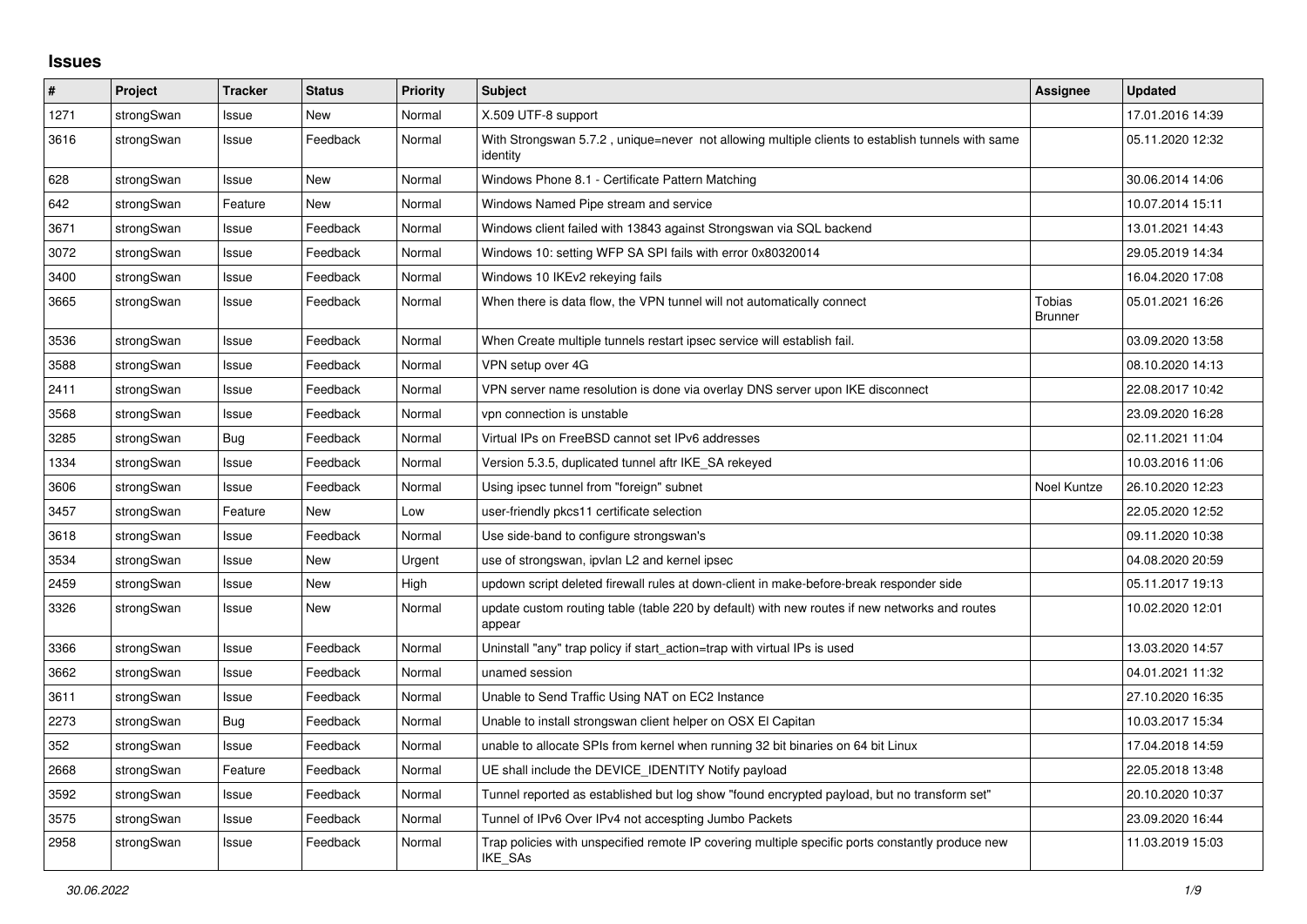| $\sharp$ | Project    | <b>Tracker</b> | <b>Status</b> | <b>Priority</b> | <b>Subject</b>                                                                          | <b>Assignee</b>          | <b>Updated</b>   |
|----------|------------|----------------|---------------|-----------------|-----------------------------------------------------------------------------------------|--------------------------|------------------|
| 2446     | strongSwan | Issue          | Feedback      | Normal          | Traffic loss during IKE reauth despite make-before-break enabled                        |                          | 27.11.2017 17:12 |
| 3268     | strongSwan | Issue          | Feedback      | Normal          | Traffic disruption -- policy-based VPN to AWS VPN service                               |                          | 15.11.2019 16:53 |
| 3636     | strongSwan | Issue          | Feedback      | Normal          | Tor behind VPN                                                                          | Tobias<br><b>Brunner</b> | 23.11.2020 14:09 |
| 404      | strongSwan | Issue          | Feedback      | Normal          | TNC: Update HowTos and implement some compilation flag checking                         | Andreas<br>Steffen       | 10.09.2013 13:58 |
| 406      | strongSwan | Feature        | Feedback      | Low             | TNC: Speeding up the Attestation process                                                | Andreas<br>Steffen       | 10.09.2013 14:00 |
| 693      | strongSwan | Feature        | Feedback      | Normal          | Time policy for roadwarrior                                                             | Tobias<br><b>Brunner</b> | 02.09.2014 11:06 |
| 1276     | strongSwan | Issue          | Feedback      | Normal          | Threading: ext-auth hook blocks any other connection attempt                            |                          | 27.01.2016 12:28 |
| 3654     | strongSwan | Issue          | Feedback      | Normal          | The L2tp/ipsec tunnel interface will not be delete when the connect abnormal interrupt. |                          | 08.12.2020 12:24 |
| 3630     | strongSwan | Issue          | Feedback      | Normal          | The certificate is loaded but not used.                                                 |                          | 18.11.2020 10:29 |
| 3598     | strongSwan | Issue          | Feedback      | Normal          | swanctl on Windows: Support aborting execution                                          |                          | 19.10.2020 15:01 |
| 3500     | strongSwan | Issue          | Feedback      | Normal          | swanctl --list-cert not listing all certs                                               |                          | 29.06.2020 15:25 |
| 2189     | strongSwan | Feature        | Assigned      | Normal          | Support RFC 8229: TCP Encapsulation of IKE and IPsec Packets                            | Tobias<br>Brunner        | 05.06.2020 19:48 |
| 2095     | strongSwan | Feature        | Feedback      | Normal          | Support liveness check in Strongswan                                                    |                          | 31.05.2017 00:56 |
| 645      | strongSwan | Feature        | New           | Normal          | Support HeapAlloc() and friends in leak-detective                                       |                          | 10.07.2014 15:12 |
| 268      | strongSwan | Feature        | Feedback      | Normal          | support for ssh keypairs in strongswan network-manager plugin                           | <b>Tobias</b><br>Brunner | 19.02.2014 15:13 |
| 2160     | strongSwan | Issue          | Feedback      | Normal          | support for opportunistic encryption                                                    |                          | 06.05.2020 10:32 |
| 173      | strongSwan | Feature        | Assigned      | Normal          | Support for IP address ranges in traffic selectors                                      | Tobias<br><b>Brunner</b> | 14.06.2012 11:31 |
| 3651     | strongSwan | Feature        | New           | Normal          | Support for FC-SP-2                                                                     |                          | 07.01.2021 20:04 |
| 162      | strongSwan | Feature        | Feedback      | Normal          | Submit ClusterIP patches mainline                                                       |                          | 14.12.2015 20:43 |
| 1165     | strongSwan | Issue          | New           | Normal          | StrongSwan Virtual Ip problem                                                           | Martin Willi             | 19.10.2015 23:59 |
| 3122     | strongSwan | Issue          | Feedback      | Normal          | Strongswan software iterupts                                                            |                          | 18.07.2019 02:27 |
| 2726     | strongSwan | Issue          | Feedback      | Normal          | Strongswan selects wrong source IP                                                      |                          | 23.08.2018 13:38 |
| 3576     | strongSwan | Issue          | Feedback      | Normal          | strongswan on openwrt virtual ip inside ipsec tunnel                                    |                          | 25.09.2020 17:01 |
| 215      | strongSwan | Feature        | New           | Normal          | strongswan NetworkManager plugin: make the "normal" ipsec configuration usable          |                          | 12.08.2012 04:47 |
| 3687     | strongSwan | Issue          | Feedback      | Normal          | Strongswan ipsec do not forward package to host                                         |                          | 02.02.2021 14:40 |
| 1253     | strongSwan | Feature        | Feedback      | Normal          | Strongswan doesn't support CA bundles                                                   |                          | 19.01.2016 11:23 |
| 3577     | strongSwan | Issue          | Feedback      | Normal          | StrongSwan Connection adding and deleting over network.                                 |                          | 28.09.2020 15:13 |
| 456      | strongSwan | <b>Bug</b>     | Feedback      | Normal          | StrongSwan client for OS X crashes                                                      | Martin Willi             | 21.03.2014 12:16 |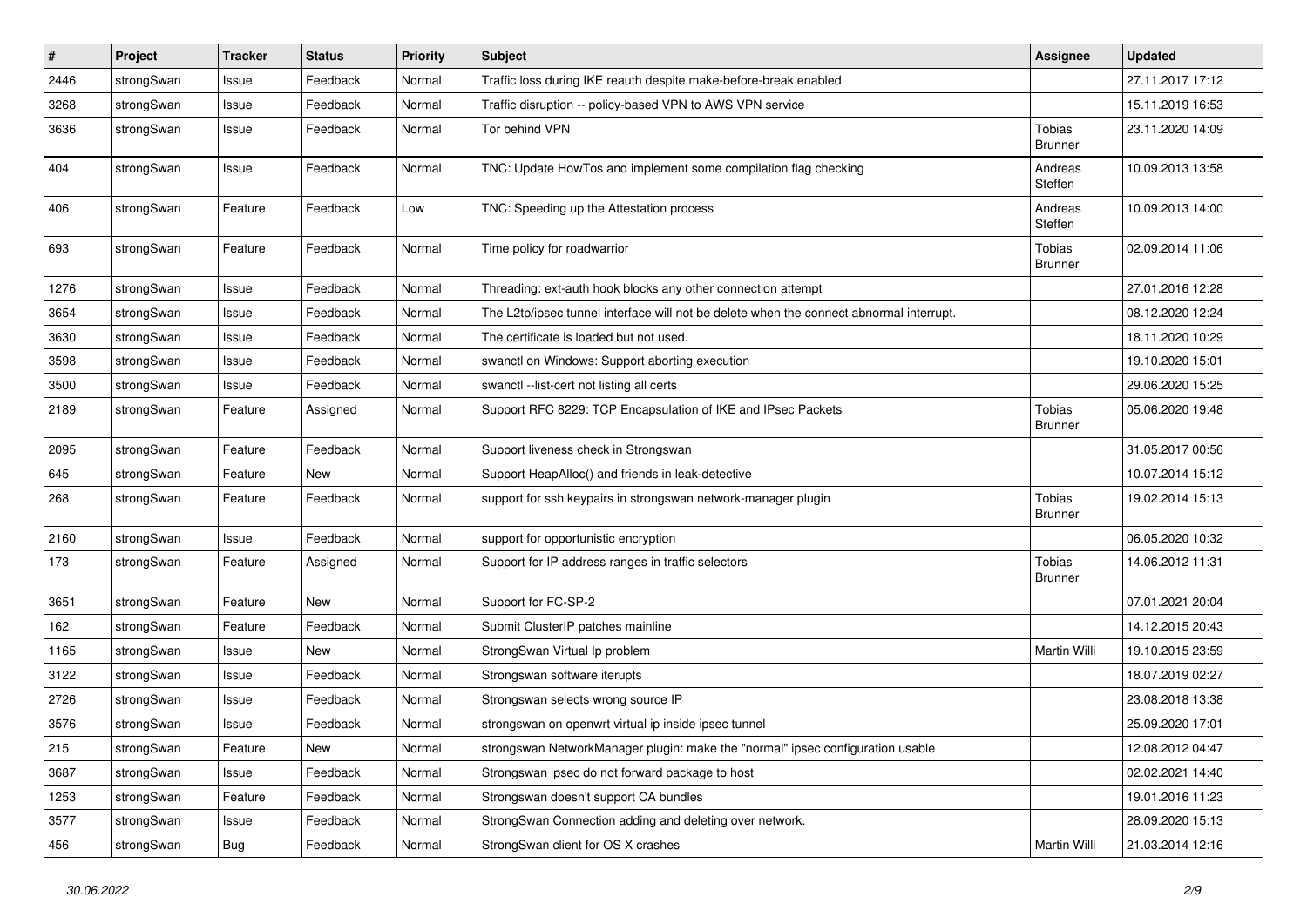| $\vert$ # | Project    | <b>Tracker</b> | <b>Status</b> | <b>Priority</b> | <b>Subject</b>                                                                                                                                          | <b>Assignee</b>                 | <b>Updated</b>   |
|-----------|------------|----------------|---------------|-----------------|---------------------------------------------------------------------------------------------------------------------------------------------------------|---------------------------------|------------------|
| 3162      | strongSwan | Feature        | Feedback      | Normal          | Strongswan Android support for default DNS suffixes (UNITY DEF DOMAIN flag)                                                                             |                                 | 29.08.2019 10:29 |
| 462       | strongSwan | Issue          | Feedback      | Normal          | strongswan android app can not use on android 4.4 OS                                                                                                    | <b>Tobias</b><br><b>Brunner</b> | 06.01.2014 13:07 |
| 2691      | strongSwan | Issue          | New           | Normal          | Strongswan and KSOFTIRQ cpu utilization                                                                                                                 |                                 | 26.06.2018 14:34 |
| 3643      | strongSwan | Issue          | Feedback      | Normal          | Strongswan and FRR NHRP                                                                                                                                 |                                 | 01.12.2020 10:55 |
| 1068      | strongSwan | Bug            | Feedback      | Normal          | strongswan 5.3.2 and IKEv1 in transport mode causes NO_PROPOSAL_CHOSEN error                                                                            |                                 | 26.01.2018 13:30 |
| 3298      | strongSwan | Issue          | New           | Normal          | strategies to improve strongswan performance per single SA                                                                                              |                                 | 23.12.2019 14:05 |
| 3607      | strongSwan | Issue          | Feedback      | Normal          | statusall option reports transport established two or three times per IP at start-up                                                                    |                                 | 27.10.2020 16:48 |
| 2854      | strongSwan | Feature        | New           | Low             | Srongswan doesn't sending RADIUS Accounting-On/Off on start up / shutdown                                                                               |                                 | 10.12.2018 10:19 |
| 3686      | strongSwan | Issue          | Feedback      | Normal          | Site to clients IPsec and private IP                                                                                                                    |                                 | 04.02.2021 11:11 |
| 2727      | strongSwan | Feature        | New           | Low             | single pair of selectors per CHILD SA                                                                                                                   |                                 | 23.08.2018 12:08 |
| 3154      | strongSwan | Issue          | Feedback      | Normal          | signature validation failed only with sha2                                                                                                              |                                 | 20.08.2019 11:51 |
| 2750      | strongSwan | Issue          | Feedback      | Normal          | setting WFP SA SPI failed: 0x80320035                                                                                                                   |                                 | 27.05.2019 11:59 |
| 3584      | strongSwan | Issue          | Feedback      | Normal          | Separate ipsec.conf file per conn and separate ipsec.secrets file per conn                                                                              | <b>Tobias</b><br><b>Brunner</b> | 30.09.2020 17:06 |
| 3490      | strongSwan | Issue          | Feedback      | Normal          | Selecting incorrect auth mode for IKEv1                                                                                                                 |                                 | 21.07.2020 21:26 |
| 994       | strongSwan | Bug            | New           | Urgent          | same rekey time for ike and child causes tunnel deletion for ikev1 in 5.2.2 version                                                                     |                                 | 12.06.2015 12:31 |
| 3524      | strongSwan | Issue          | New           | Urgent          | Routing public IP addresses thru the VPN tunnel (Peer is Cisco ISR)                                                                                     |                                 | 24.07.2020 03:15 |
| 3496      | strongSwan | Issue          | Feedback      | Normal          | Route-based VPN - transport mode                                                                                                                        |                                 | 11.02.2021 09:55 |
| 2964      | strongSwan | Issue          | Feedback      | Normal          | Route to IKE Gateway Fails to Update Under Particular Configuration                                                                                     |                                 | 13.03.2019 10:38 |
| 2793      | strongSwan | Feature        | Feedback      | Normal          | Remote identity with certificate                                                                                                                        |                                 | 15.10.2018 10:20 |
| 2110      | strongSwan | Issue          | Feedback      | Normal          | Remote Identity (IDr) in IKE AUTH Response is sent as hex-encoded binary value instead of text<br>when setting leftid to type KEY_ID (leftid=@#xxxxxxx) |                                 | 13.09.2016 21:42 |
| 129       | strongSwan | Feature        | Assigned      | Normal          | Relations between ike/child/peer cfg                                                                                                                    | Martin Willi                    | 06.02.2012 10:50 |
| 2835      | strongSwan | Issue          | Feedback      | Normal          | Rekeyed SA can't be deleted in standby node                                                                                                             |                                 | 19.12.2018 02:52 |
| 397       | strongSwan | Bug            | <b>New</b>    | High            | Receive TS_UNACCEPTABLE errors                                                                                                                          |                                 | 31.05.2017 00:35 |
| 1000      | strongSwan | Feature        | Feedback      | Normal          | Raise ALERT TS MISMATCH in IKE V1                                                                                                                       |                                 | 09.09.2015 12:47 |
| 960       | strongSwan | Feature        | Feedback      | Normal          | Raise ALERT PROPOSAL MISMATCH IKE in IKE V1                                                                                                             | Martin Willi                    | 30.08.2017 09:05 |
| 2202      | strongSwan | Feature        | Feedback      | Normal          | Radius NAS IP to be specified                                                                                                                           |                                 | 18.01.2017 17:58 |
| 193       | strongSwan | Bug            | Assigned      | High            | Race condition between acquire jobs and Mobike update while switching WLANs                                                                             | Tobias<br><b>Brunner</b>        | 16.05.2012 12:18 |
| 2618      | strongSwan | Issue          | Feedback      | Normal          | Query regarding assignment of Tunnel IP                                                                                                                 |                                 | 09.04.2018 10:57 |
| 3560      | strongSwan | Issue          | Feedback      | Normal          | PSK tunnel working - Cert fails with fragmention errors                                                                                                 | <b>Tobias</b><br><b>Brunner</b> | 11.09.2020 14:15 |
| 640       | strongSwan | Feature        | New           | Normal          | Provide an init_once() abstraction layer                                                                                                                |                                 | 10.07.2014 15:10 |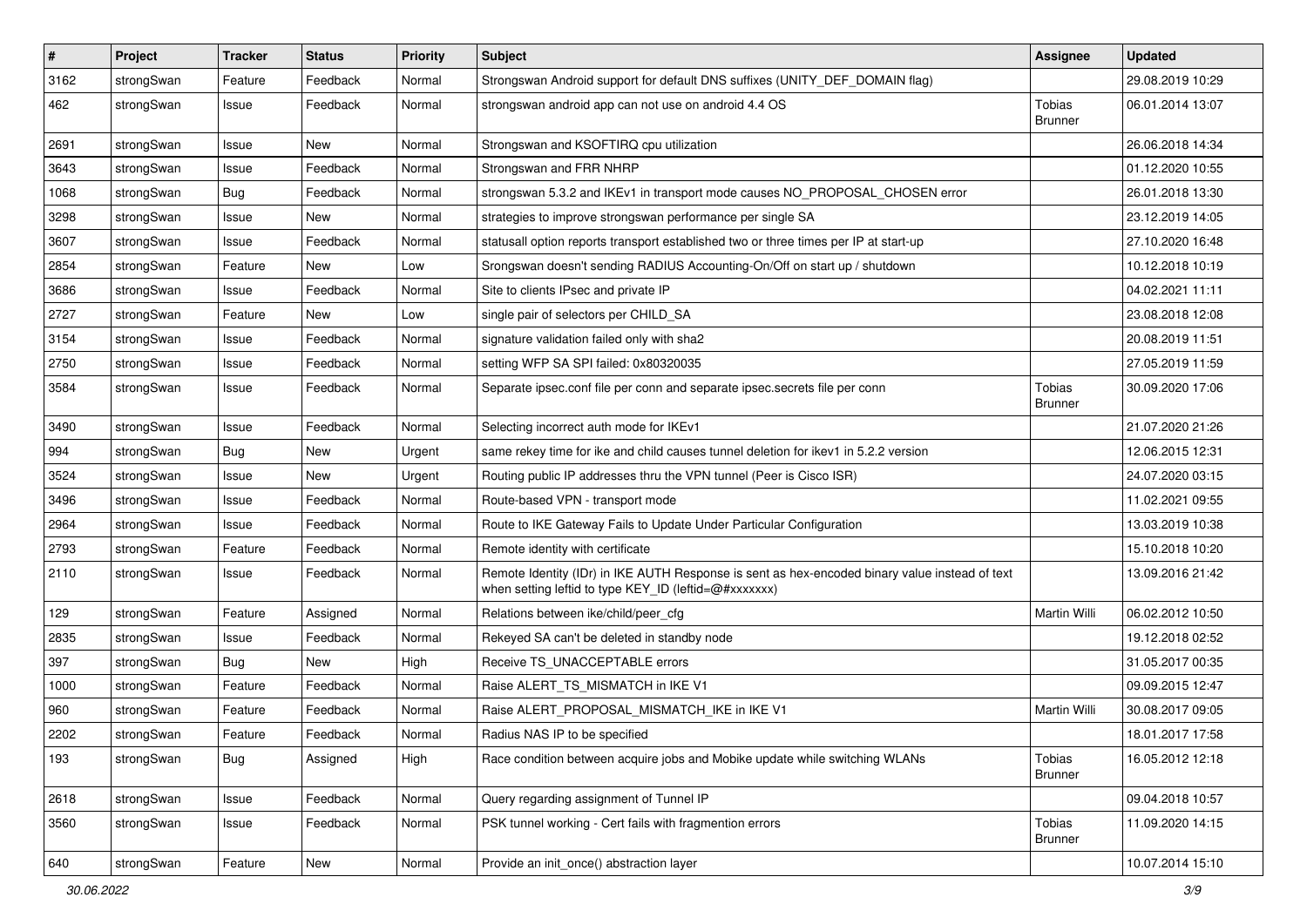| $\vert$ # | Project    | <b>Tracker</b> | <b>Status</b> | Priority | <b>Subject</b>                                                                                | <b>Assignee</b>          | <b>Updated</b>   |
|-----------|------------|----------------|---------------|----------|-----------------------------------------------------------------------------------------------|--------------------------|------------------|
| 2203      | strongSwan | Issue          | Feedback      | Normal   | Protecting symetric traffic using high availability in gateway to gateway setup (both active) |                          | 15.02.2017 14:20 |
| 2966      | strongSwan | Issue          | Feedback      | Normal   | Problems with large amount of subnets in leftsubnet configuration                             |                          | 02.04.2019 10:35 |
| 2494      | strongSwan | Issue          | Feedback      | Normal   | Problems With 64bit Slot IDs With Pkcs11 Plugin                                               | Jordan Hrycaj            | 12.12.2017 16:03 |
| 309       | strongSwan | Feature        | Feedback      | Normal   | Problem with Network Aliases for charon.interfaces_ignore and charon.interfaces_use           | Tobias<br><b>Brunner</b> | 21.03.2013 19:32 |
| 1338      | strongSwan | Issue          | Feedback      | Normal   | problem with changing esp algorithm in strongswan                                             |                          | 10.03.2016 18:23 |
| 3640      | strongSwan | Issue          | Feedback      | Normal   | Problem surfing via VPN form Android APK on a sepcific Mobile Operator                        |                          | 26.11.2020 11:43 |
| 3307      | strongSwan | Issue          | Feedback      | Normal   | Probable non compliance with RFC 7296 wrt traffic selector narrowing?                         |                          | 14.01.2020 16:19 |
| 3609      | strongSwan | Issue          | Feedback      | Normal   | Potential DNS server IP address conflicts                                                     |                          | 26.10.2020 11:12 |
| 104       | strongSwan | Feature        | Feedback      | Normal   | Postgresql Db Support                                                                         |                          | 04.09.2019 10:05 |
| 2432      | strongSwan | Issue          | New           | Normal   | PLUTO_ME can be different for up-client and down-client                                       |                          | 21.09.2017 11:57 |
| 619       | strongSwan | Issue          | New           | Normal   | pki --issue should have an --out option                                                       |                          | 15.06.2014 00:26 |
| 2493      | strongSwan | Issue          | Feedback      | Normal   | Pkcs11 Plugin Returns w/Bogus Return Code                                                     | Jordan Hrycaj            | 12.12.2017 15:58 |
| 2678      | strongSwan | Issue          | Feedback      | Normal   | Phase 1 issue                                                                                 |                          | 07.06.2018 20:06 |
| 2307      | strongSwan | Feature        | Feedback      | Normal   | Permit installation of trap policy for CHILD_SA configurations with unset local_addrs         |                          | 26.04.2017 15:04 |
| 2671      | strongSwan | Issue          | New           | Normal   | Passing user-supplied cerificate file names to charon-nm is problematic                       |                          | 23.05.2018 21:27 |
| 3564      | strongSwan | Issue          | Feedback      | Normal   | Out of order packets are generated if strong swan is running on multiple cores                |                          | 16.09.2020 10:01 |
| 2816      | strongSwan | Issue          | Feedback      | Normal   | order of DNS entries is reversed in /etc/resolv.conf                                          |                          | 06.11.2018 10:41 |
| 930       | strongSwan | Feature        | New           | Normal   | Option to have non-sequential v6 roadwarrior addresses                                        |                          | 12.01.2016 16:36 |
| 38        | strongSwan | Feature        | New           | Low      | OCSP in IKE payload, RFC4806                                                                  |                          | 19.12.2014 14:20 |
| 3566      | strongSwan | Issue          | Feedback      | Normal   | Number of simultaneous connections limited to 1000 in a cluster                               |                          | 18.09.2020 09:46 |
| 2260      | strongSwan | Issue          | New           | Normal   | Number of CHILD_SA for a single connection grows over time                                    |                          | 28.02.2017 13:46 |
| 644       | strongSwan | Feature        | New           | Normal   | Non-monolithic Windows build                                                                  |                          | 10.07.2014 15:12 |
| 302       | strongSwan | Bug            | Feedback      | Normal   | No matching outbound IPsec policy                                                             | Tobias<br><b>Brunner</b> | 01.03.2013 12:19 |
| 3596      | strongSwan | Issue          | Feedback      | Normal   | no issuer certificate found for                                                               |                          | 21.10.2020 03:27 |
| 542       | strongSwan | Issue          | Feedback      | Normal   | Nesting tunnels                                                                               | Andreas<br>Steffen       | 07.03.2014 09:22 |
| 3593      | strongSwan | Issue          | Feedback      | Normal   | Need variable tracking make_before_break state into updown scripts                            |                          | 13.10.2020 09:59 |
| 730       | strongSwan | Issue          | New           | Normal   | NAT-NAT fallback                                                                              |                          | 09.10.2014 12:40 |
| 482       | strongSwan | Issue          | Feedback      | Normal   | NAT-NAT connection                                                                            | Tobias<br><b>Brunner</b> | 09.10.2014 12:37 |
| 3276      | strongSwan | Feature        | Feedback      | Low      | N1_MODE_CAPABILITY                                                                            |                          | 21.11.2019 16:49 |
| 3663      | strongSwan | Issue          | Feedback      | Normal   | Multiple ways to end up with duplicate / redundant child SA entries                           |                          | 06.01.2021 16:15 |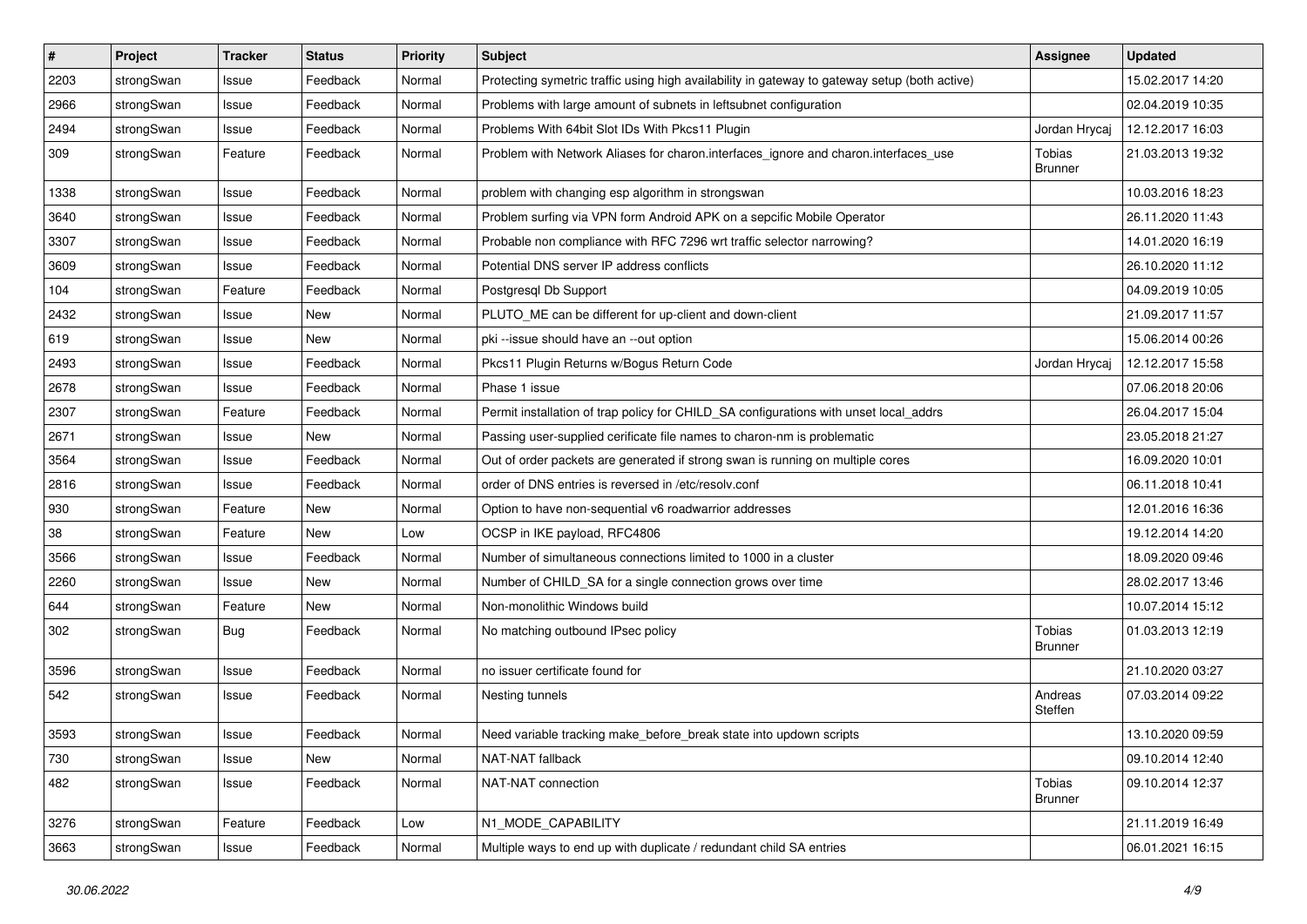| $\pmb{\#}$ | Project    | <b>Tracker</b> | <b>Status</b> | <b>Priority</b> | <b>Subject</b>                                                                                                          | <b>Assignee</b>                 | <b>Updated</b>   |
|------------|------------|----------------|---------------|-----------------|-------------------------------------------------------------------------------------------------------------------------|---------------------------------|------------------|
| 3456       | strongSwan | Feature        | New           | Low             | move to github/gitlab                                                                                                   |                                 | 22.05.2020 12:27 |
| 552        | strongSwan | Issue          | Feedback      | Normal          | move pki tool to ipsecdir                                                                                               | <b>Tobias</b><br><b>Brunner</b> | 14.04.2014 13:52 |
| 2707       | strongSwan | Feature        | <b>New</b>    | Normal          | More attributes taken/translated from radius attributes                                                                 |                                 | 14.07.2018 15:21 |
| 923        | strongSwan | Issue          | New           | Normal          | MOBIKE not working on HA cluster                                                                                        |                                 | 09.04.2015 09:46 |
| 1456       | strongSwan | Issue          | Feedback      | Normal          | Missing Tunnel-Client-Endpoint & Tunnel-Server-Endpoint AVP in RADIUS Accounting Start/Stop<br>messages                 |                                 | 11.05.2016 11:54 |
| 2165       | strongSwan | Feature        | Feedback      | Normal          | missing LIBRESSL_VERSION_NUMBER support                                                                                 |                                 | 03.11.2016 09:23 |
| 1157       | strongSwan | Issue          | Feedback      | Normal          | Message ID overflow RFC 5996 2.2                                                                                        |                                 | 12.10.2015 13:52 |
| 359        | strongSwan | Issue          | Feedback      | Normal          | <b>Mediation Server Connection</b>                                                                                      | Tobias<br><b>Brunner</b>        | 16.07.2013 16:25 |
| 725        | strongSwan | Issue          | New           | High            | Mediation connection get stuck if peer is not online                                                                    |                                 | 03.10.2014 12:02 |
| 3392       | strongSwan | Issue          | Feedback      | Normal          | mark=%unique and no Internet-connection with VPN                                                                        |                                 | 31.07.2020 15:26 |
| 766        | strongSwan | Feature        | <b>New</b>    | Normal          | Make retransmit settings tunable by connection                                                                          |                                 | 14.11.2014 10:02 |
| 522        | strongSwan | Issue          | <b>New</b>    | Normal          | Mac OS X native application won't update network interface for DNS lookups                                              |                                 | 08.07.2014 10:23 |
| 2701       | strongSwan | Issue          | <b>New</b>    | Normal          | Low bandwidth when Iperfing data thorugh IPSEC tunnel                                                                   |                                 | 07.07.2020 13:38 |
| 3254       | strongSwan | Issue          | Feedback      | Normal          | Log level in android level                                                                                              |                                 | 08.11.2019 08:36 |
| 3613       | strongSwan | Issue          | Feedback      | Low             | Load-test jobs scheduled after tunnels are terminated                                                                   |                                 | 28.10.2020 12:06 |
| 541        | strongSwan | Issue          | <b>New</b>    | Normal          | List of servers in client config (Failover)                                                                             |                                 | 13.08.2014 15:10 |
| 357        | strongSwan | Issue          | <b>New</b>    | Normal          | Lifetime in case of IKEv1                                                                                               |                                 | 18.05.2015 10:40 |
| 2495       | strongSwan | Feature        | Feedback      | Normal          | LibreSSL Plugin                                                                                                         |                                 | 13.12.2017 09:29 |
| 3620       | strongSwan | Issue          | Feedback      | Normal          | L2TP/IPSEC ipsec.conf setting                                                                                           | <b>Tobias</b><br><b>Brunner</b> | 12.11.2020 10:14 |
| 641        | strongSwan | Feature        | New           | Normal          | kernel-iph virtual IP support and IKE routing lookups ignoring IPsec routes                                             |                                 | 10.07.2014 15:11 |
| 3499       | strongSwan | Issue          | Feedback      | Normal          | ISAKMP Signature hash algorithm / EAP-TLS Authentification                                                              |                                 | 30.06.2020 10:40 |
| 3653       | strongSwan | Feature        | Feedback      | Normal          | Is there any possibility to pass any non-standard parameters for tunnels (ike or child sa) for use by<br>custom plugin? |                                 | 08.12.2020 11:03 |
| 3682       | strongSwan | Issue          | Feedback      | Normal          | Is there a way to mark special case traffic bypass the traffic selectors?                                               |                                 | 03.02.2021 16:44 |
| 3647       | strongSwan | Issue          | Feedback      | Normal          | Is it possible to receive INTERNAL_IP4_SUBNET attributes in updown scripts                                              |                                 | 02.12.2020 17:06 |
| 2400       | strongSwan | Issue          | Feedback      | Normal          | Is DPD supposed to detect dead tunnel, or dead IKE instance                                                             |                                 | 11.01.2019 22:53 |
| 3537       | strongSwan | Issue          | Feedback      | Normal          | IPv6 Packets are not transferred from server to client through IPSec using RPC protocol                                 |                                 | 01.09.2020 12:50 |
| 702        | strongSwan | Issue          | New           | Normal          | ipsec route mode, Strongswan as responder may result collsion in INIT exchange. and ike                                 |                                 | 12.09.2014 16:34 |
| 87         | strongSwan | Feature        | New           | Normal          | <b>IPsec Multicast Support</b>                                                                                          |                                 | 19.12.2014 14:20 |
| 3075       | strongSwan | Feature        | New           | Normal          | <b>IPsec Labelling</b>                                                                                                  |                                 | 29.05.2019 17:09 |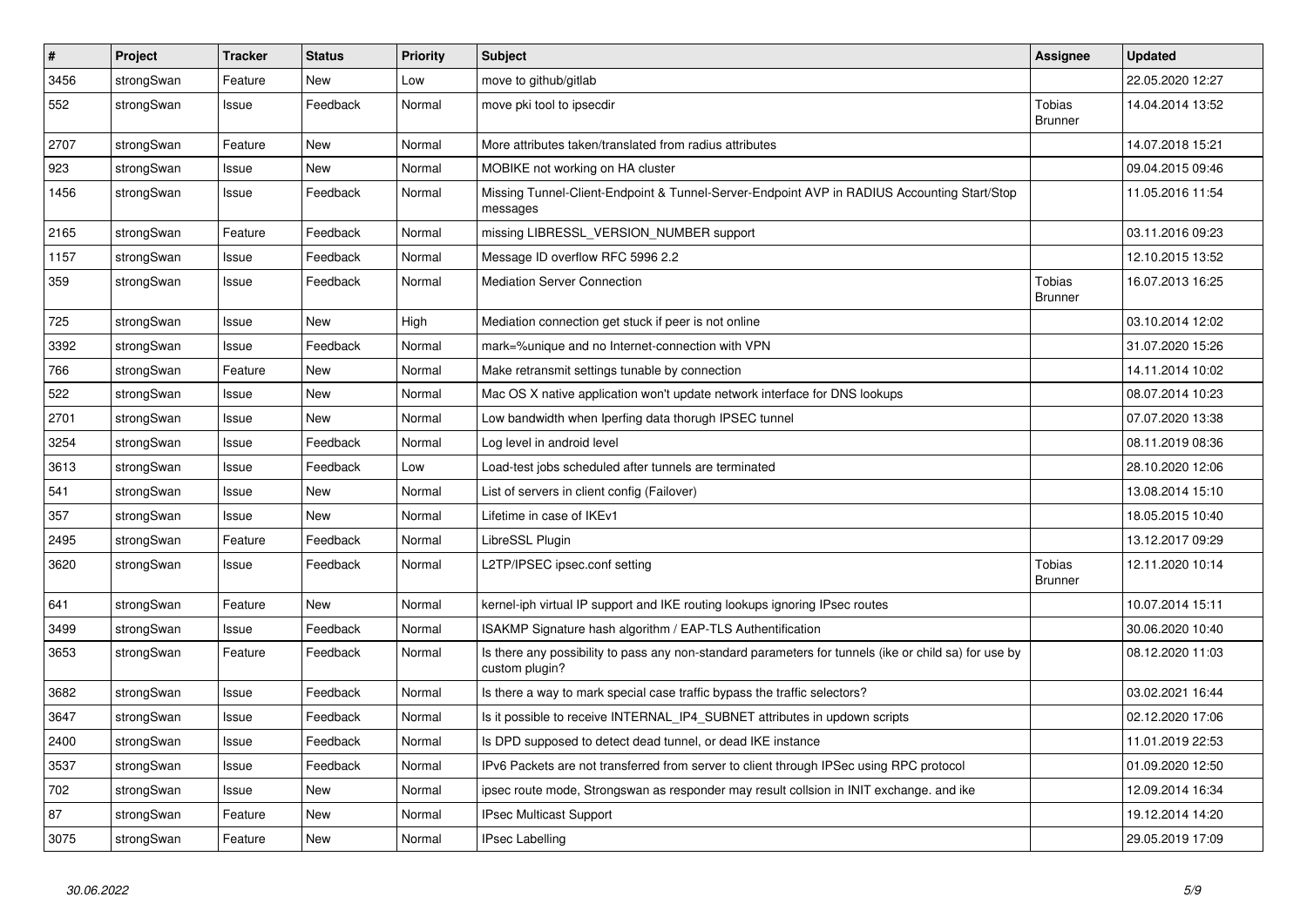| $\sharp$ | Project    | <b>Tracker</b> | <b>Status</b> | <b>Priority</b> | <b>Subject</b>                                                                                                                      | <b>Assignee</b>          | <b>Updated</b>   |
|----------|------------|----------------|---------------|-----------------|-------------------------------------------------------------------------------------------------------------------------------------|--------------------------|------------------|
| 3291     | strongSwan | Issue          | Feedback      | Normal          | IPSec IKEv2 Client to VPN service 2                                                                                                 | Tobias<br><b>Brunner</b> | 16.08.2020 12:58 |
| 3629     | strongSwan | Issue          | Feedback      | Normal          | IPSec enc only on specific dport/proto                                                                                              |                          | 16.11.2020 10:04 |
| 3578     | strongSwan | Issue          | Feedback      | Normal          | ipsec connection to FortiClient VPN                                                                                                 |                          | 28.09.2020 15:08 |
| 3597     | strongSwan | Issue          | Feedback      | Normal          | IPSec Client on CentOS 8 - Can't connect using ShrewSoft VPN config file                                                            |                          | 21.10.2020 16:38 |
| 2394     | strongSwan | Issue          | Feedback      | Normal          | IP is not assigned after re-authentication                                                                                          |                          | 04.08.2017 19:03 |
| 3552     | strongSwan | Issue          | Feedback      | Normal          | Internet disconnects after once VPN is established                                                                                  |                          | 30.08.2020 05:35 |
| 2185     | strongSwan | Feature        | Feedback      | Normal          | INTERNAL_IP4_SUBNET Attribute Support in Android Client                                                                             |                          | 10.12.2016 01:14 |
| 3377     | strongSwan | Issue          | Feedback      | Normal          | Interface ID not configured during HA synchronization                                                                               |                          | 18.03.2020 10:15 |
| 3652     | strongSwan | Issue          | Feedback      | Normal          | In strongswan ipsec.conf, how to set the "ike" parameters so that it can support all hash Algorithm<br>and DH group server support? |                          | 08.12.2020 12:35 |
| 2682     | strongSwan | Issue          | New           | Normal          | IMV/IMC (re)Attestation                                                                                                             |                          | 07.06.2018 21:25 |
| 2361     | strongSwan | Feature        | New           | Normal          | Import .sswan files from NetworkManager                                                                                             |                          | 12.06.2017 15:25 |
| 2823     | strongSwan | Feature        | Feedback      | Low             | Implementing VPN peer failover                                                                                                      |                          | 16.11.2018 10:25 |
| 3673     | strongSwan | Issue          | Feedback      | Normal          | IKEv2/IPSec MSCHAPv2 fails on Android 11 (API 30).                                                                                  | Tobias<br><b>Brunner</b> | 17.01.2021 07:25 |
| 3403     | strongSwan | Issue          | Feedback      | Normal          | IKEv2 natd false detection                                                                                                          |                          | 09.04.2020 14:19 |
| 817      | strongSwan | Issue          | Feedback      | Normal          | IKEv2 IPv6 Router Advertisement                                                                                                     |                          | 27.03.2020 17:14 |
| 973      | strongSwan | Issue          | <b>New</b>    | Normal          | IKEv2 dpd + auto=route + tunnel downtime cause additional CHILD_SAs                                                                 |                          | 29.05.2015 17:40 |
| 3683     | strongSwan | Issue          | Feedback      | Normal          | IKEV2 connection fail to rekey process                                                                                              |                          | 28.01.2021 13:25 |
| 1422     | strongSwan | Issue          | Feedback      | Normal          | IKEv1: IKE_SA reauth vs. CHILD_SA rekey race prevents IKE_SA reauthentication in time                                               |                          | 20.04.2016 15:06 |
| 3573     | strongSwan | Issue          | Feedback      | Normal          | ike2 and transit traffic                                                                                                            |                          | 05.10.2020 10:55 |
| 3678     | strongSwan | Issue          | Feedback      | Normal          | IKE authentication credentials are unacceptable - Ubuntu Server - Windows 10 client                                                 |                          | 19.01.2021 18:29 |
| 3680     | strongSwan | Issue          | Feedback      | Normal          | How to unload a paritcular certificate from strongswan.                                                                             | Tobias<br><b>Brunner</b> | 27.01.2021 09:28 |
| 3594     | strongSwan | Issue          | Feedback      | Normal          | How to see the traffic at ESP in UDP SPIs and forwarding rule                                                                       | Tobias<br><b>Brunner</b> | 15.10.2020 13:57 |
| 2464     | strongSwan | Issue          | New           | Normal          | How to Loadbalance strongswan IPsec via NGINX?                                                                                      |                          | 12.11.2017 19:16 |
| 1383     | strongSwan | Issue          | Feedback      | Normal          | How to limit the amount of the installed Child SAs                                                                                  |                          | 08.04.2016 11:20 |
| 2357     | strongSwan | Issue          | Feedback      | Normal          | How to initiate IPsec SA Transport Mode without IKE?                                                                                |                          | 18.01.2021 18:36 |
| 3642     | strongSwan | Issue          | Feedback      | Normal          | How to distinguish encapsulated packets from different interfaces                                                                   |                          | 30.11.2020 09:38 |
| 2972     | strongSwan | Feature        | Feedback      | Normal          | how to add X509v3 Key Usage: Key Encipherment                                                                                       |                          | 13.03.2019 13:59 |
| 926      | strongSwan | Issue          | New           | Normal          | HA: resync errors when a node is joining a cluster                                                                                  |                          | 10.04.2015 15:05 |
| 697      | strongSwan | Issue          | New           | Normal          | HA: nodes fail to sync data because of UDP packet drops                                                                             |                          | 09.09.2014 14:29 |
| 1289     | strongSwan | Issue          | New           | Normal          | HA plugin should sync last sent packet                                                                                              |                          | 01.02.2016 13:59 |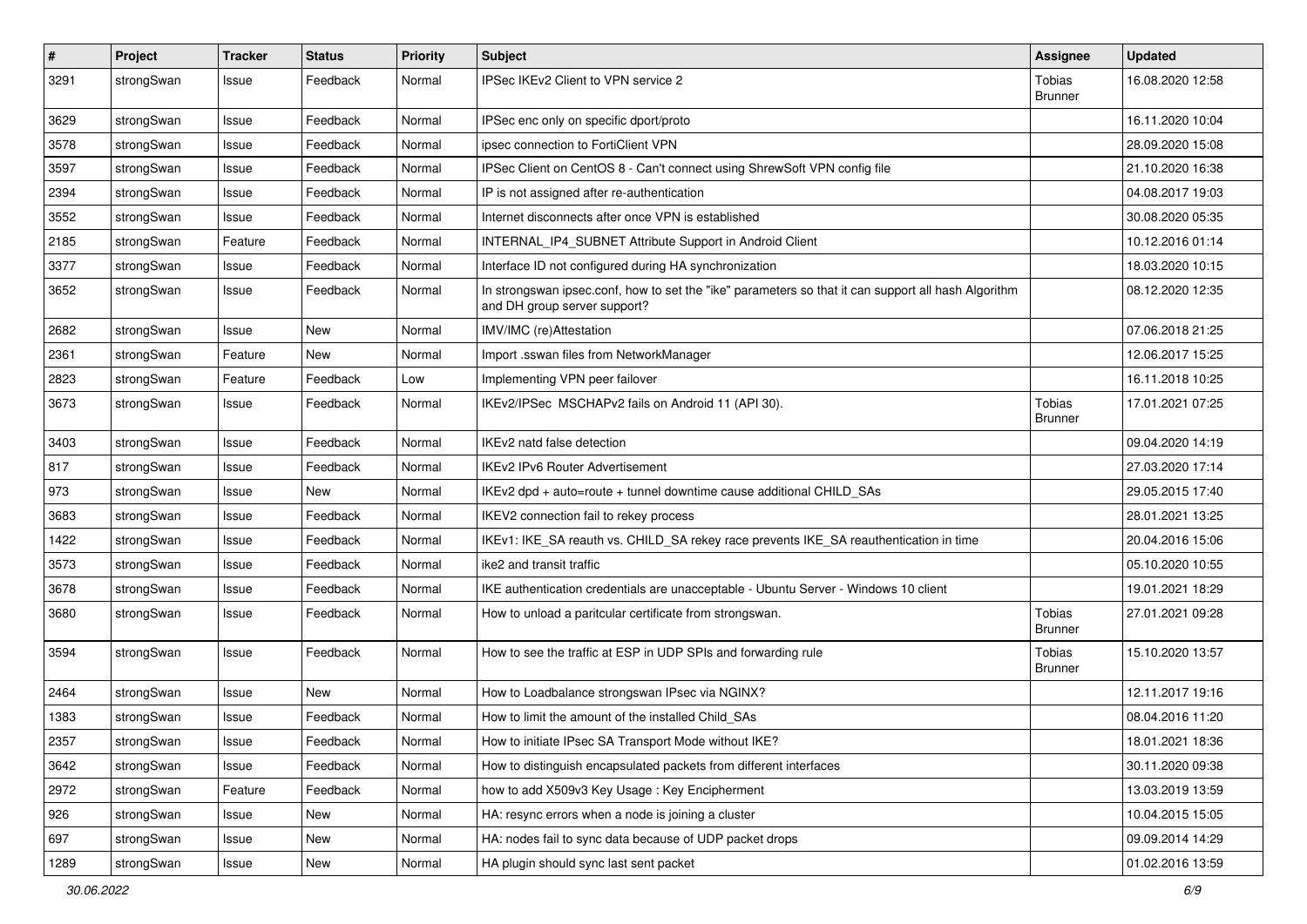| $\pmb{\#}$ | Project    | <b>Tracker</b> | <b>Status</b> | <b>Priority</b> | <b>Subject</b>                                                                                           | <b>Assignee</b>          | <b>Updated</b>   |
|------------|------------|----------------|---------------|-----------------|----------------------------------------------------------------------------------------------------------|--------------------------|------------------|
| 3650       | strongSwan | Issue          | Feedback      | Normal          | HA behaves very strange                                                                                  |                          | 04.12.2020 08:53 |
| 2178       | strongSwan | Issue          | New           | Normal          | ha and updown                                                                                            |                          | 01.12.2016 13:53 |
| 2077       | strongSwan | Issue          | Feedback      | Normal          | Grace period before reassigning offline IP lease                                                         |                          | 06.10.2017 10:44 |
| 3685       | strongSwan | Issue          | Feedback      | Normal          | giving up after 5 retransmits                                                                            |                          | 03.02.2021 16:59 |
| 2319       | strongSwan | Issue          | Feedback      | Normal          | gives up trying to bring up connection after DNS SERVFAIL                                                |                          | 08.05.2017 15:41 |
| 1079       | strongSwan | Feature        | Feedback      | Normal          | Future Plans for firwall configuration equivalent under FreeBSD                                          |                          | 21.08.2015 15:58 |
| 3617       | strongSwan | Issue          | Feedback      | Normal          | full-offload swanctl.conf                                                                                |                          | 03.11.2020 17:24 |
| 1251       | strongSwan | Feature        | New           | Normal          | FreeBSD HA                                                                                               |                          | 11.01.2016 22:01 |
| 3498       | strongSwan | Issue          | Feedback      | Normal          | FreeBSD + dhcp+farp plugin                                                                               |                          | 22.01.2021 10:44 |
| 1082       | strongSwan | Feature        | Feedback      | Normal          | Framed-Route to set leftsubnet                                                                           |                          | 07.10.2016 10:02 |
| 3304       | strongSwan | Issue          | Feedback      | Normal          | Found unsupported critical X.509 extension: X509v3 Name Constraints                                      |                          | 13.01.2020 14:50 |
| 3151       | strongSwan | Issue          | Feedback      | Normal          | Forecast stops forwarding multicast                                                                      |                          | 26.08.2019 14:06 |
| 2814       | strongSwan | Feature        | Feedback      | Normal          | Force Keepalive Packets if There is no NAT                                                               |                          | 29.10.2018 15:47 |
| 3565       | strongSwan | Issue          | Feedback      | Normal          | Filtering out logs or plugin in to do so                                                                 |                          | 16.09.2020 11:45 |
| 312        | strongSwan | Feature        | New           | Normal          | Feature Request: Option to limit or disable sending of ADDITIONAL_*_ADDRESS list for MOBIKE<br>Responder |                          | 13.03.2013 19:19 |
| 3610       | strongSwan | Issue          | Feedback      | Normal          | farp plugin conflicts with DHCP service                                                                  |                          | 26.10.2020 18:06 |
| 1008       | strongSwan | Feature        | Feedback      | Normal          | FARP for IPv6                                                                                            |                          | 14.12.2015 20:59 |
| 3692       | strongSwan | Issue          | Feedback      | Normal          | Failing IPsec Phase 2 connection between Centos 7 VPS and Cisco ASA5540                                  |                          | 04.02.2021 16:29 |
| 3669       | strongSwan | Issue          | Feedback      | Normal          | Failed connection to IKE_SA (Checkpoint Server)                                                          |                          | 08.01.2021 17:58 |
| 3041       | strongSwan | Issue          | Feedback      | Low             | fail2ban or equivalent                                                                                   |                          | 06.05.2019 09:07 |
| 1559       | strongSwan | Feature        | Feedback      | Normal          | Expose received XAUTH/EAP username/password prompts via VICI, send secrets via VICI on<br>prompt         |                          | 09.05.2017 16:28 |
| 3672       | strongSwan | Issue          | Feedback      | Normal          | ESP connection over IPv6                                                                                 |                          | 14.01.2021 17:04 |
| 1506       | strongSwan | Feature        | Feedback      | Normal          | Enhance DoS protection to deny users that failed Authentication                                          |                          | 17.06.2016 14:31 |
| 3580       | strongSwan | Issue          | Feedback      | Normal          | encapsulation and packets not routing into tunnel problems                                               |                          | 02.10.2020 10:03 |
| 2392       | strongSwan | Feature        | Feedback      | Low             | enable eap-ttls in Android client                                                                        | Tobias<br><b>Brunner</b> | 04.07.2018 19:48 |
| 3604       | strongSwan | Issue          | Feedback      | Normal          | Email Notification on down status                                                                        |                          | 21.10.2020 10:54 |
| 3104       | strongSwan | Feature        | Feedback      | Normal          | EAP-RADIUS: binding address feature for routers with multiple interfaces connected to LAN.               |                          | 17.06.2021 02:26 |
| 3244       | strongSwan | Feature        | New           | Low             | eap-peap on android                                                                                      |                          | 04.11.2019 10:17 |
| 2560       | strongSwan | Issue          | Feedback      | Normal          | Duplicate CA cert requests sent                                                                          |                          | 28.02.2018 10:54 |
| 2698       | strongSwan | Issue          | Feedback      | Low             | DSCP and kernel-libipsec                                                                                 |                          | 04.07.2018 15:01 |
| 2729       | strongSwan | Feature        | Feedback      | Normal          | Does Swanctl provide the same option as Ipsec with the rightID using a %?                                |                          | 20.09.2018 17:37 |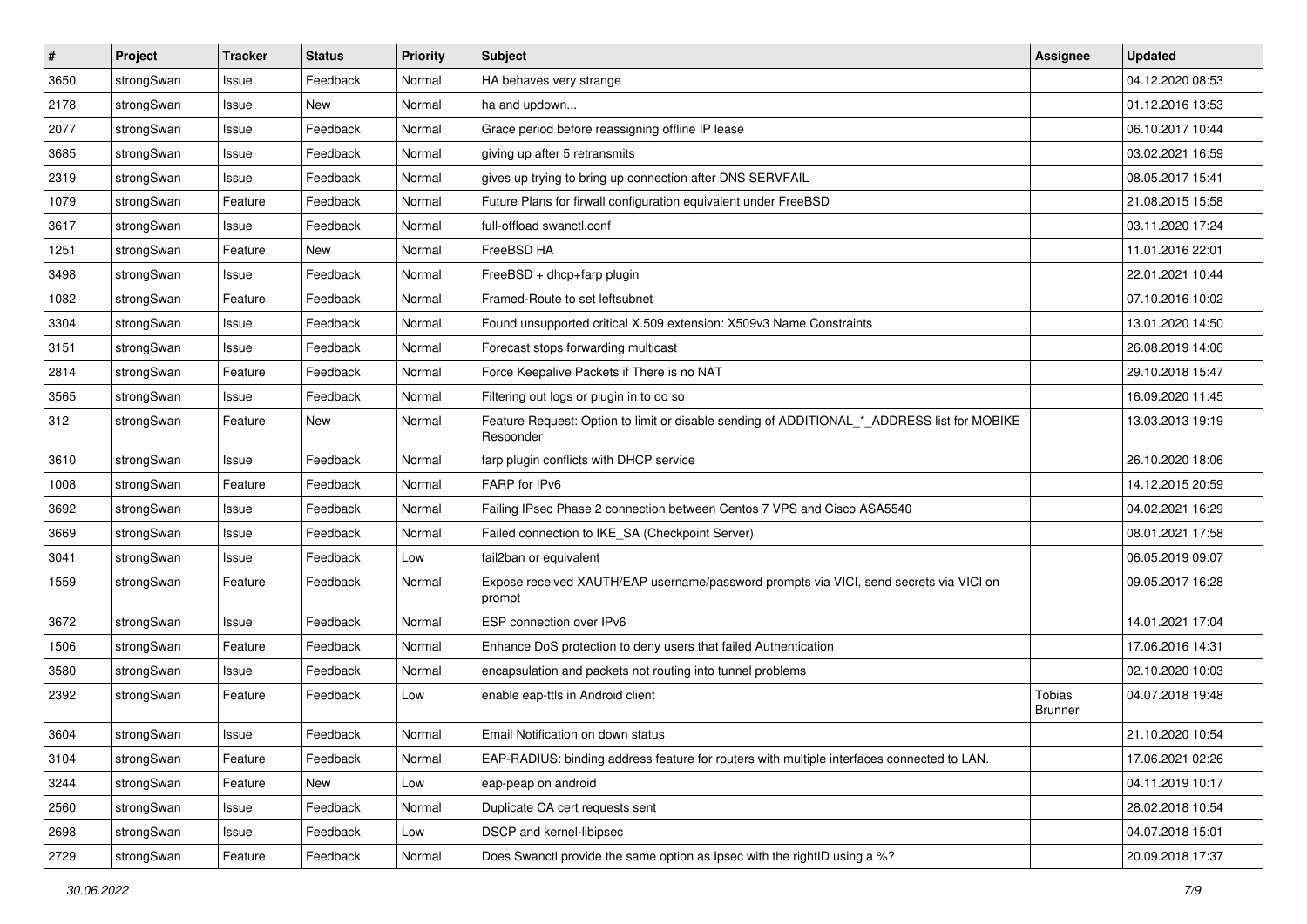| $\vert$ # | Project    | <b>Tracker</b> | <b>Status</b> | Priority | Subject                                                                       | <b>Assignee</b>                 | <b>Updated</b>   |
|-----------|------------|----------------|---------------|----------|-------------------------------------------------------------------------------|---------------------------------|------------------|
| 2870      | strongSwan | Issue          | Feedback      | Normal   | DNS resolution outside of tunnel if DNS server is in remote TS                |                                 | 22.01.2019 11:06 |
| 3603      | strongSwan | Issue          | Feedback      | Normal   | dns issue in config mode                                                      |                                 | 20.10.2020 11:50 |
| 746       | strongSwan | Feature        | New           | Normal   | Different radius server(s) for accounting                                     |                                 | 22.10.2014 12:23 |
| 3558      | strongSwan | Issue          | Feedback      | Normal   | deleting half open IKE_SA with x.x.x.x after timeout with iOS device          |                                 | 05.09.2020 21:23 |
| 3628      | strongSwan | Issue          | Feedback      | Normal   | Constant `retransmit` while establishing CHILD_SA                             |                                 | 16.11.2020 10:14 |
| 1057      | strongSwan | Feature        | New           | Normal   | conn switching based on eap identity                                          |                                 | 24.03.2020 10:14 |
| 3668      | strongSwan | Issue          | Feedback      | Normal   | Configuring the strongSwan Helm chart on openshift                            | <b>Tobias</b><br><b>Brunner</b> | 07.01.2021 16:33 |
| 243       | strongSwan | Feature        | Feedback      | Normal   | Configure routing table in peer                                               | Tobias<br><b>Brunner</b>        | 23.05.2013 20:03 |
| 2184      | strongSwan | Issue          | Feedback      | Normal   | configuration with multiple RSA keys                                          |                                 | 14.12.2016 13:09 |
| 3545      | strongSwan | Issue          | <b>New</b>    | Normal   | Configuration model for multiple-VRF tunnel endpoints                         |                                 | 18.08.2020 13:50 |
| 777       | strongSwan | Issue          | New           | Normal   | column length in attributes table of strongswan database is too short         |                                 | 25.11.2014 20:46 |
| 643       | strongSwan | Feature        | New           | Normal   | CNG/Bcrypt native Windows crypto plugin                                       |                                 | 10.07.2014 15:12 |
| 3516      | strongSwan | Issue          | Feedback      | Normal   | Close IKE_SA after expiry without rekey/reauth                                |                                 | 20.07.2020 19:32 |
| 3389      | strongSwan | Issue          | Feedback      | Normal   | Child SAs not getting created after rekeying                                  |                                 | 30.03.2020 15:45 |
| 927       | strongSwan | Feature        | New           | Normal   | Charon: Implement route events and add an consumer in updown plugin           |                                 | 11.04.2015 12:02 |
| 3097      | strongSwan | Issue          | Feedback      | Normal   | charon restart behaviour                                                      |                                 | 24.06.2019 16:09 |
| 974       | strongSwan | Issue          | New           | Normal   | Charon crash on Mac OS with IPv6 Virtual IP                                   |                                 | 26.08.2021 21:07 |
| 3614      | strongSwan | Issue          | Feedback      | Normal   | Certificate renewal for about to expire certificates                          |                                 | 30.10.2020 13:30 |
| 3342      | strongSwan | Issue          | Feedback      | Normal   | Certain fields in Storngswan on Firestick4K are not editable                  |                                 | 20.02.2020 09:36 |
| 3670      | strongSwan | Issue          | Feedback      | Normal   | Can routing rules be changed without terminating and re-initiating the tunnel |                                 | 12.08.2021 14:29 |
| 2112      | strongSwan | Issue          | New           | Normal   | Broadcast packets are not relayed from Lan to Vpn clilent                     |                                 | 14.09.2016 14:18 |
| 3159      | strongSwan | Issue          | New           | High     | backup ipsec tunnels                                                          |                                 | 26.08.2019 14:28 |
| 3561      | strongSwan | Issue          | Feedback      | Normal   | Azure P2S VPN Linux connection error                                          |                                 | 15.09.2020 12:22 |
| 3689      | strongSwan | Feature        | Feedback      | Normal   | Auto-connect on Wi-Fi network.                                                |                                 | 03.02.2021 16:32 |
| 3442      | strongSwan | Issue          | Feedback      | Normal   | Apply policy based on network interface in transport mode                     |                                 | 13.05.2020 10:53 |
| 3341      | strongSwan | Bug            | Feedback      | Normal   | Application Icon missing on firestick 4K                                      | Tobias<br><b>Brunner</b>        | 20.02.2020 09:31 |
| 2621      | strongSwan | Issue          | Feedback      | Normal   | Android: VPN connection stops working, strongSwan shows Connected             |                                 | 06.07.2018 13:06 |
| 3282      | strongSwan | Issue          | Feedback      | Normal   | Android VPN client keeps retrying in airplane mode                            |                                 | 29.11.2019 16:06 |
| 2409      | strongSwan | Feature        | Feedback      | Low      | Android client status details                                                 |                                 | 18.08.2017 13:23 |
| 3135      | strongSwan | Feature        | Feedback      | Normal   | Android client - settings for connection re-try                               |                                 | 12.08.2019 16:32 |
| 3398      | strongSwan | Feature        | New           | Normal   | Android client - allow configuring eap_id with EAP-TLS                        |                                 | 06.04.2020 23:19 |